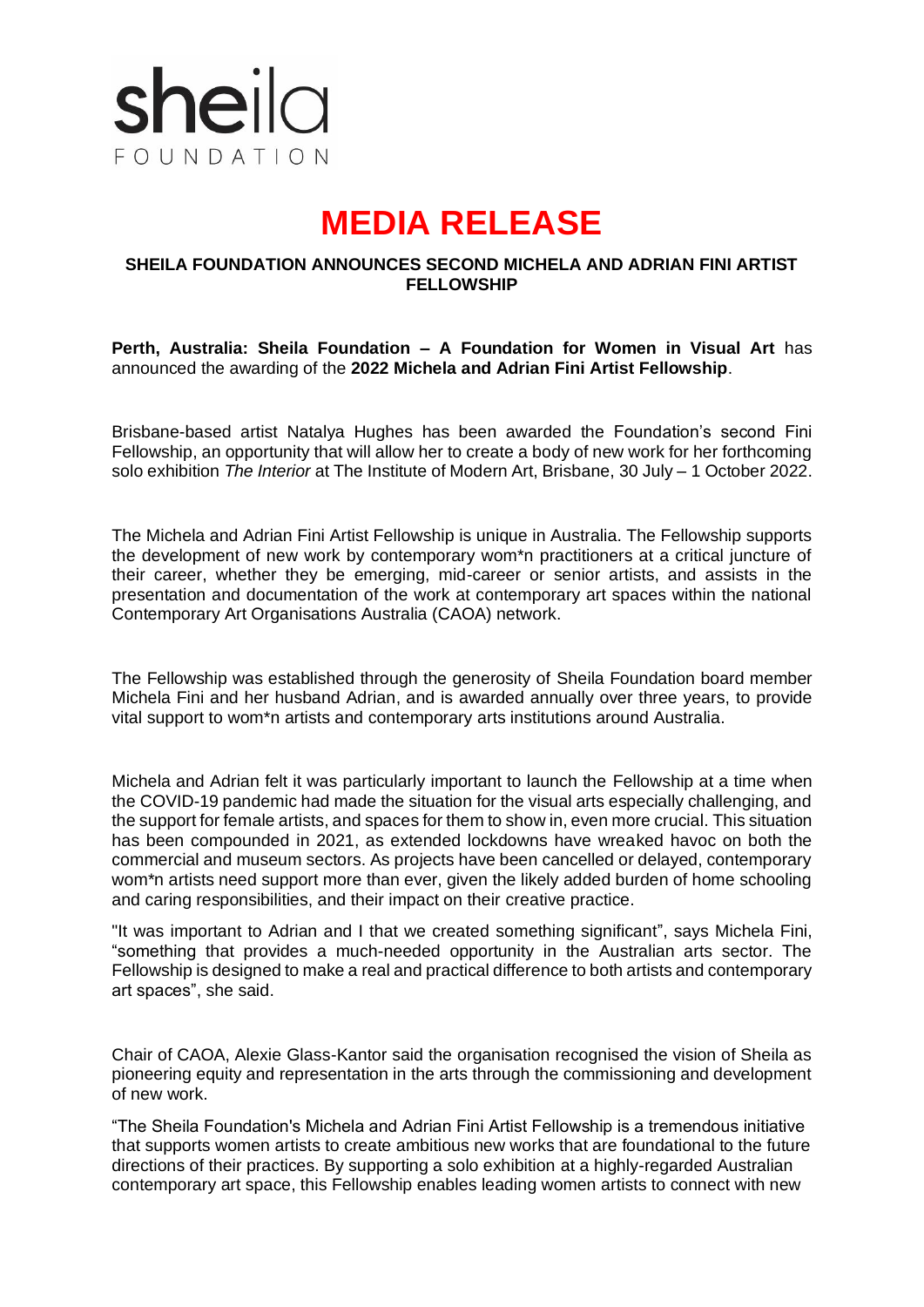audiences and develop career-defining works. The Sheila Foundation's important advocacy of women artists is exemplified in this visionary program, which offers a substantial and significant investment that recognises their remarkable contribution to the field of contemporary art. We warmly congratulate Natalya Hughes as the recipient and everyone involved in this impactful initiative."

Fini Fellowship recipient Natalya Hughes is one of Australia's most exciting mid-career artists. Her new project, *The Interior,* will be an immersive full-gallery installation that draws on midcentury aesthetics and psychoanalytic theory to create an alternative space for the "talking cure". Utilising the trope of Freud's couch and the way it echoes into the contemporary quasidomestic setting of the therapist's office, Hughes will recreate her own interpretation of the treatment-space using sculptural and décor elements whose scale has been manipulated and made strange.

Bodily, compelling, but ultimately estranging *The Interior* will create an alternative space for the "talking cure" and an experience that emphasises the bodies of its participants through object and interaction. The work is motivated by a desire to explore what kind of new dialogue might be produced and what new relationships might be facilitated by taking on 'the problem of women' in a contemporary context. By placing the female form at the centre of the installation Hughes hopes to induce timely discussion around 'the problem of women' stemming from their historical fixing as object as opposed to subject, and the unease which persists around female agency in the contemporary #metoo moment.

On receiving the Fellowship, Natalya Hughes said,

"I'm so grateful to receive the 2022 Michela and Adrian Fini Fellowship. It will me allow me to work in ways that are both more ambitious and more embracing of the risks and challenges that experimentation pose. It's so important to have that push to go further as an artist, and especially as female artist at this stage in my career".

Brisbane's Institute of Modern Art will be the second CAOA partner to host the fellowship. IMA Director Liz Nowell commented,

"Natalya Hughes is an exceptional artist and her immersive exhibition *The Interior* will form a highlight of the IMA's 2022 Artistic Program. The generous support of the Fini Foundation Fellowship will allow her to experiment with new mediums and think about her work on a large and ambitious scale. *The Interior'*s investigation into domestic and public space, decor and fine art, as well as the so-called 'problem of women' will resonate strongly with audiences – we are excited to see this project take shape."

The inaugural Michela and Adrian Fini Fellowship was awarded to Sydney-based artist Salote Tawale, whose exhibition *I don't see colour* was recently premiered at the Perth Institute of Contemporary Arts (PICA), to great success.

# **FNDS**

For interviews, images or further information please contact:

Kelly Gellatly

Sheila Foundation Board Member / Director Agency Untitled